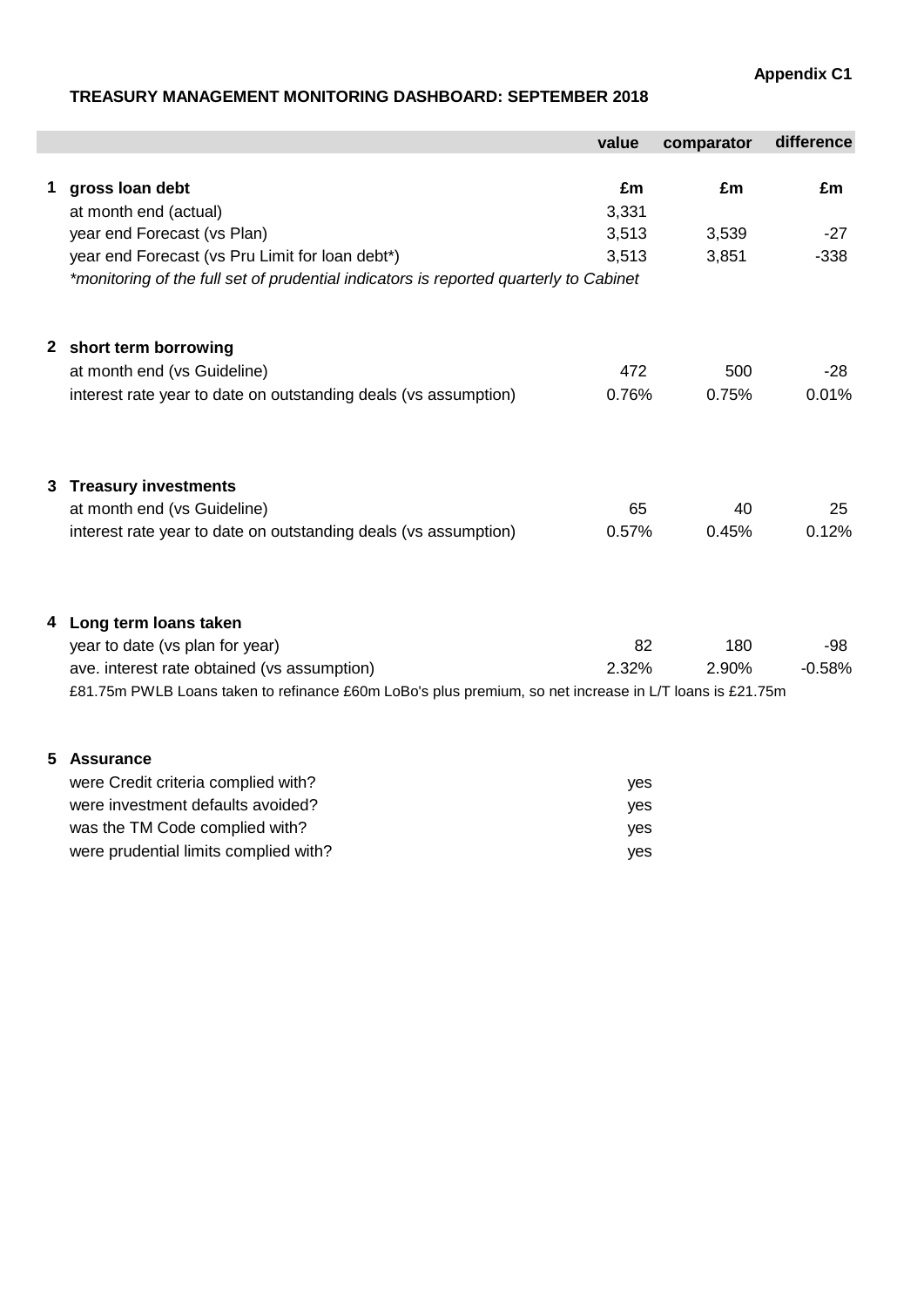# **Treasury Management: portfolio overview**

*This appendix summarises the council's loan debt and treasury management investments outstanding*

|                                    | this quarter | last quarter |
|------------------------------------|--------------|--------------|
|                                    | £m           | £m           |
|                                    | 30/09/2018   | 30/06/2018   |
| <b>PWLB</b>                        | 2,328        | 2,246        |
| <b>Bonds</b>                       | 373          | 373          |
| <b>LOBOs</b>                       | 102          | 162          |
| Other long term                    | 56           | 59           |
| Salix                              | 0            | 0            |
| Short term                         | 472          | 460          |
| Gross Ioan debt                    | 3,331        | 3,300        |
| less treasury investments          | 65           | 35           |
| Net loan debt                      | 3,265        | 3,265        |
| Budgeted year end net debt         | 3,499        | 3,499        |
| Prudential limit (gross loan debt) | 3,851        | 3,851        |

| <b>Treasury investments by source</b> |    |        | Treasury investments by credit quality |
|---------------------------------------|----|--------|----------------------------------------|
|                                       | £m |        | £m                                     |
| <b>UK Government</b>                  | 0  | AAA    | 0                                      |
| <b>Money Market Funds</b>             | 47 | AAAmmf | 47                                     |
| <b>Banks and Building Societies</b>   | 18 | AA     | 14                                     |
| Supply Chain finance                  | 0  | Α      | 4                                      |
|                                       | 65 |        | 65                                     |

# **Investments as Accountable Body**

*These are investments made as Accountable Body on behalf of on behalf of others, and are not the Council's own money*

|                                      | Growing<br><b>Places</b><br>Fund | AMSCI <sup>1</sup> | Regional<br>Growth<br>Fund | Local<br>Growth<br>Fund | Total           |
|--------------------------------------|----------------------------------|--------------------|----------------------------|-------------------------|-----------------|
|                                      | £m                               | £m                 | £m                         | £m                      | £m              |
| <b>UK Government</b>                 | 44                               | 16                 | 0                          |                         | 60              |
| Birmingham City Council <sup>2</sup> |                                  |                    |                            | 11                      | 11              |
| Government Money Market Funds        | 5                                |                    | 0                          |                         | 12 <sup>2</sup> |
| <b>Banks and Building Societies</b>  |                                  |                    |                            |                         | $\Omega$        |
|                                      | 49                               | 23                 |                            | 11                      | 83              |

*<sup>1</sup> Advanced Manufacturing Supply Chain Initiative*

*2 These funds have been lent to the Council by agreement at a commercial rate*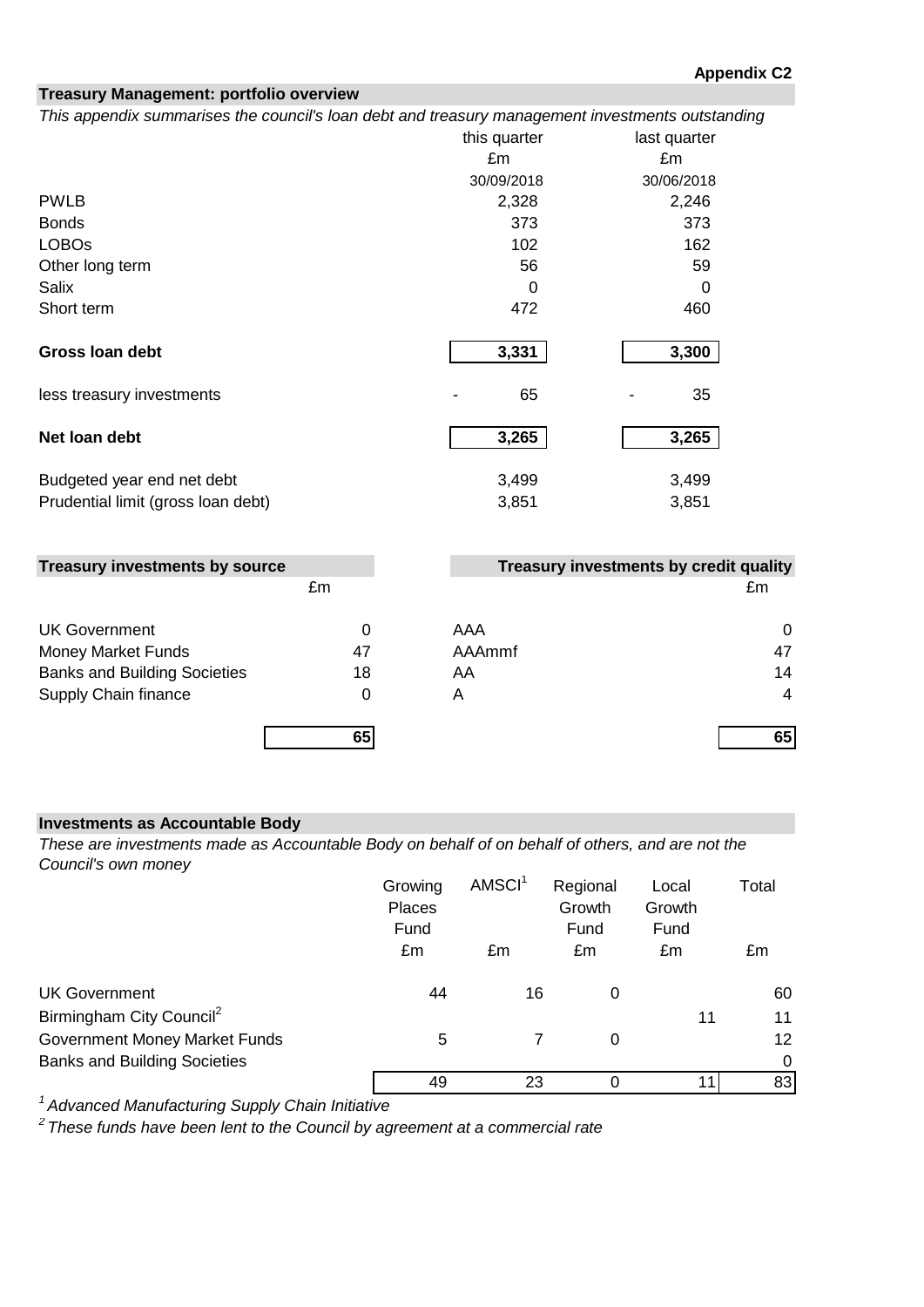# **Treasury management: summary of delegated decisions in the quarter**

*This appendix summarises decisions taken under treasury management delegations to the Corporate Director of Finance and Governance during the quarter*

| 1. Short term (less than 1 year) | borrowing | investments |
|----------------------------------|-----------|-------------|
|                                  | £m        | £m          |
|                                  |           |             |
| opening balance                  | 460       | -35         |
| new loans/investments            | 790       | 551         |
| loans/investments repaid         | -778      | $-581$      |
| closing balance                  | 472       | -65         |

*These loans and investments are for short periods from one day up to 365 days. There is therefore a rapid turnover of new loans.*

| 2. Long term borrowing: |        |    |      |               |          |  |  |  |  |
|-------------------------|--------|----|------|---------------|----------|--|--|--|--|
| date                    | lender | £m | rate | maturity      |          |  |  |  |  |
| 02-Aug PWLB             |        | 27 |      | 2.24 02.08.28 | 10 years |  |  |  |  |
| 02-Aug PWLB             |        | 27 |      | 2.31 02.08.29 | 11 years |  |  |  |  |
| 02-Aug PWLB             |        | 27 |      | 2.41 02.08.31 | 13 years |  |  |  |  |

| 3. Long term loans prematurely repaid: |        |        |      |      |                    |                          |  |  |  |  |
|----------------------------------------|--------|--------|------|------|--------------------|--------------------------|--|--|--|--|
| date                                   | lender |        | £m   | rate |                    | maturity repurchase rate |  |  |  |  |
| 02-Aug RBS                             |        | LOBO   | 50   |      | 4.12 29.03.60      | - 2 74                   |  |  |  |  |
| 02-Aug RBS                             |        | LOBO . | 10 I |      | 4.16.12.09.78 2.71 |                          |  |  |  |  |

| 4. Long term treasury investments made: |                               |    |      |          |  |  |  |  |
|-----------------------------------------|-------------------------------|----|------|----------|--|--|--|--|
| date                                    | borrower                      | £m | rate | maturity |  |  |  |  |
|                                         | no long term investments made |    |      |          |  |  |  |  |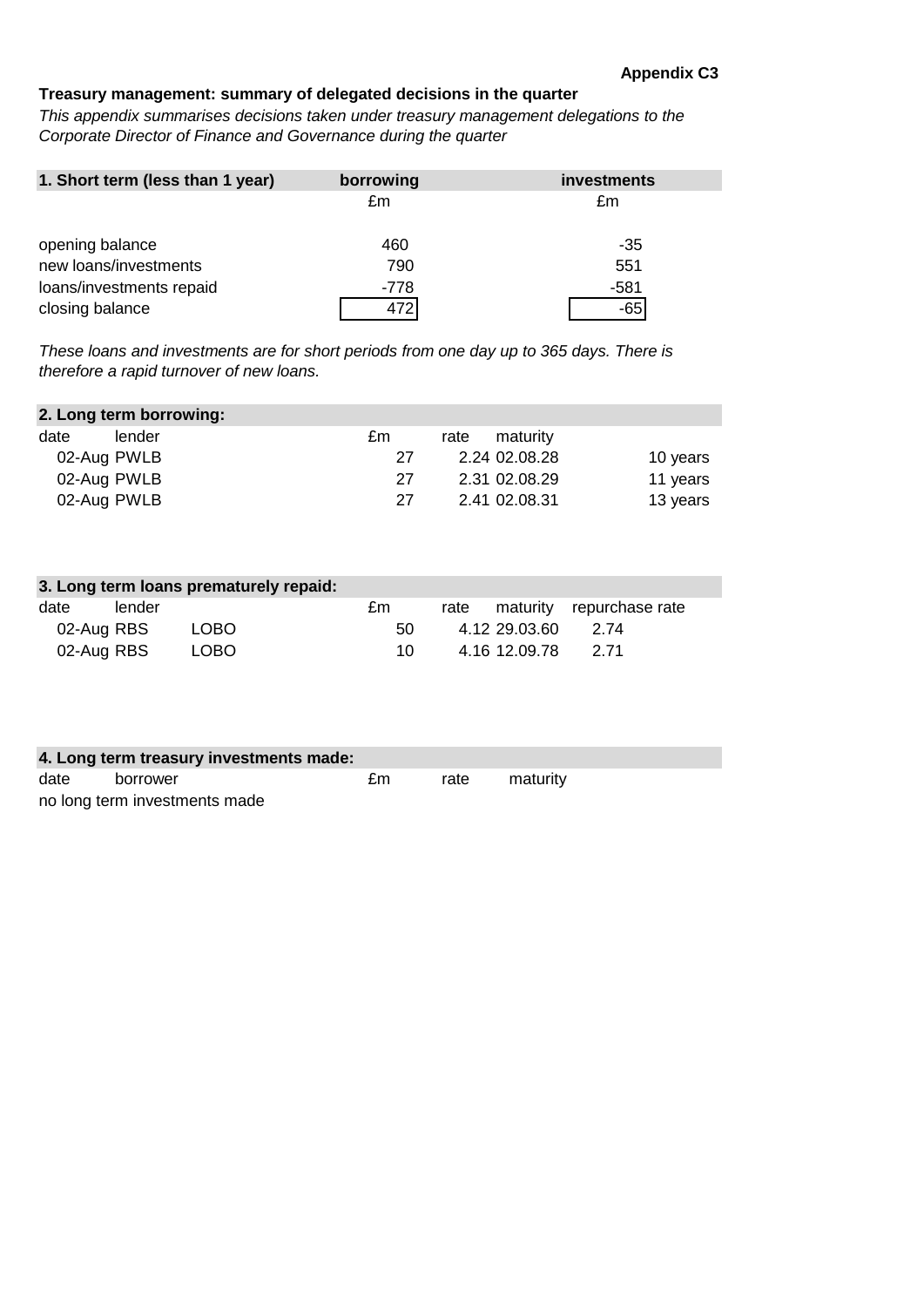#### **DEBT AND PRUDENTIAL INDICATORS**

| <b>WHOLE COUNCIL</b>                                | 18/19             | 18/19   | 19/20   | 19/20   | 20/21    | 20/21             |                 |                   |                 |  |
|-----------------------------------------------------|-------------------|---------|---------|---------|----------|-------------------|-----------------|-------------------|-----------------|--|
|                                                     | <b>Indicators</b> |         |         |         | Forecast | <b>Indicators</b> | <b>Forecast</b> | <b>Indicators</b> | <b>Forecast</b> |  |
|                                                     | £m                | £m      | £m      | £m      | £m       | £m                |                 |                   |                 |  |
| <b>Capital Finance</b>                              |                   |         |         |         |          |                   |                 |                   |                 |  |
| 1 Capital Expenditure - Capital Programme           | 476.9             | 453.5   | 268.5   | 476.7   | 257.2    | 444.1             |                 |                   |                 |  |
| 2 Capital Expenditure - other long term liabilities | 30.3              | 30.6    | 35.9    | 36.3    | 37.8     | 38.2              |                 |                   |                 |  |
| 3 Capital expenditure                               | 507.2             | 484.1   | 304.4   | 512.9   | 295.0    | 482.3             |                 |                   |                 |  |
| 4 Capital Financing Requirement (CFR)               | 4,635.4           | 4,598.9 | 4,596.4 | 4,614.5 | 4,556.5  | 4,687.5           |                 |                   |                 |  |
| <b>Planned Debt</b>                                 |                   |         |         |         |          |                   |                 |                   |                 |  |
| 5 Peak loan debt in year                            | 3,557.9           | 3,471.2 | 3,505.7 | 3,422.8 | 3,368.5  | 3,446.1           |                 |                   |                 |  |
| $6 +$ Other long term liabilities (peak in year)    | 449.1             | 449.7   | 432.2   | 432.5   | 415.4    | 415.5             |                 |                   |                 |  |
| $7 =$ Peak debt in year                             | 4,007.0           | 3,920.9 | 3,937.9 | 3,855.3 | 3,783.9  | 3,861.6           |                 |                   |                 |  |
| 8 does peak debt exceed year 3 CFR?                 | no                | no      | no      | no      | no       | no                |                 |                   |                 |  |
| <b>Prudential limit for debt</b>                    |                   |         |         |         |          |                   |                 |                   |                 |  |
| 9 Gross Ioan debt                                   | 3,851.0           | 3,471.2 | 3,767.9 | 3,422.8 | 3,733.4  | 3,446.1           |                 |                   |                 |  |
| $10 +$ other long term liabilities                  | 449.0             | 449.7   | 432.1   | 432.5   | 415.4    | 415.5             |                 |                   |                 |  |
| $11 = \text{Total debt}$                            | 4,300.0           | 3,920.9 | 4,200.0 | 3,855.3 | 4,200.0  | 3,861.6           |                 |                   |                 |  |

**Notes**

- 1 Forecast capital expenditure has increased since the indicator was set due to additions to the capital programme, as reported in the quarterly capital monitoring reports.
- 4 The Capital Financing Requirement represents the underlying level of borrowing needed to finance historic capital expenditure (after deducting debt repayment charges).This includes all elements of CFR including Transferred Debt.
- 5-7 These figures represent the forecast peak debt (which may not occur at the year end). The Prudential Code calls these indicators the Operational Boundary.
- 8 It would be a cause for concern if the City Council's loan debt exceeded the CFR, but this is not the case due to positive cashflows, reserves and balances. The Prudential Code calls this Borrowing and the Capital Financing Requirement.
- 11 The Authorised limit for debt is the statutory debt limit. The City Council may not breach the limit it has set, so it includes allowance for uncertain cashflow movements and potential borrowing in advance for future needs.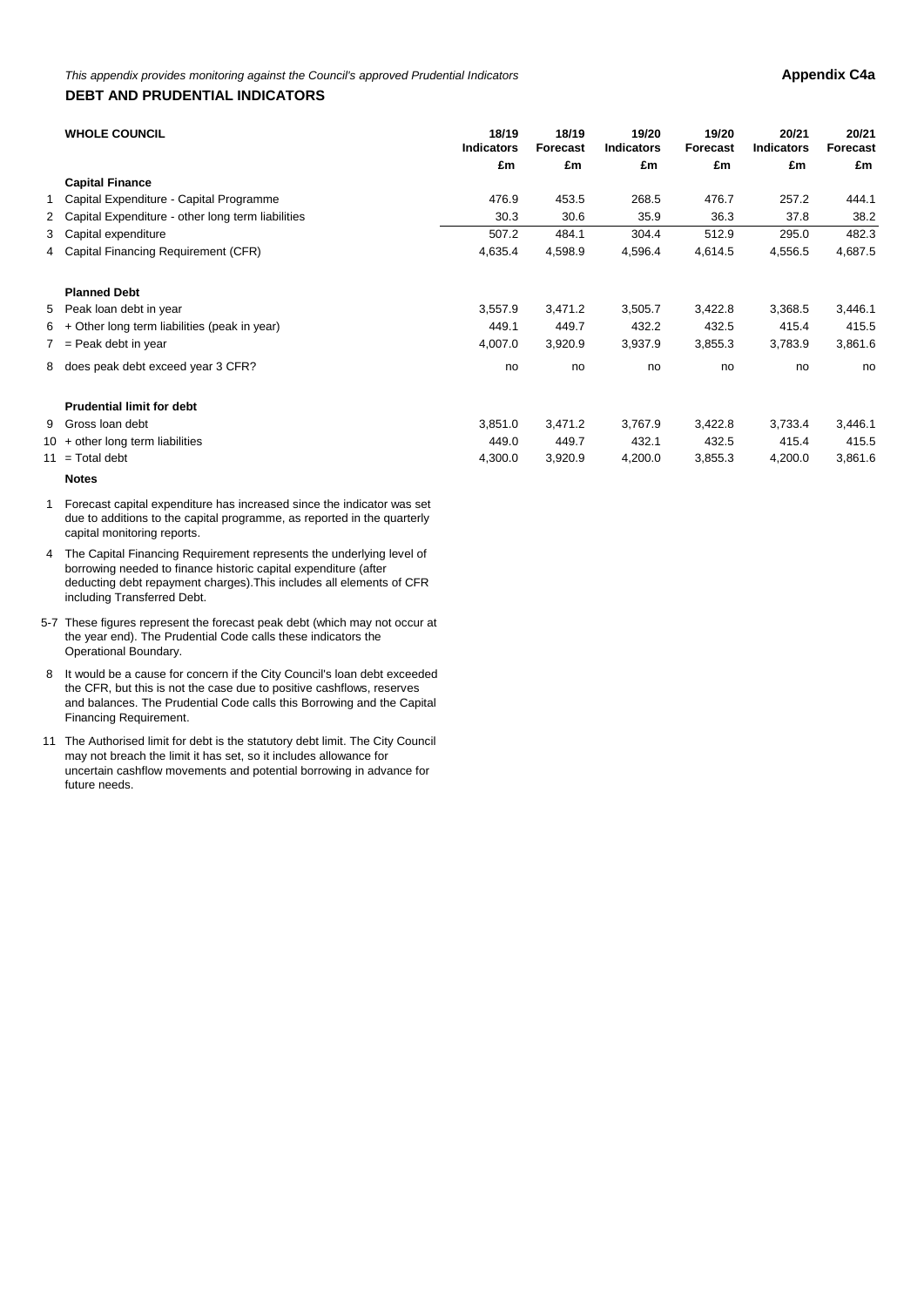## **DEBT AND PRUDENTIAL INDICATORS Appendix C4b**

|   | <b>HOUSING REVENUE ACCOUNT</b>         | 18/19<br><b>Indicators</b><br>£m | 18/19<br>Forecast<br>£m | 19/20<br><b>Indicators</b><br>£m | 19/20<br>Forecast<br>£m | 20/21<br><b>Indicators</b><br>£m | 20/21<br>Forecast<br>£m |
|---|----------------------------------------|----------------------------------|-------------------------|----------------------------------|-------------------------|----------------------------------|-------------------------|
|   | <b>Capital Finance</b>                 |                                  |                         |                                  |                         |                                  |                         |
|   | 1 Capital expenditure                  | 131.0                            | 110.5                   | 111.7                            | 139.2                   | 124.4                            | 126.3                   |
|   | <b>HRA Debt</b>                        |                                  |                         |                                  |                         |                                  |                         |
|   | 2 Capital Financing Requirement (CFR)  | 1.058.1                          | 1,050.9                 | 1,045.1                          | 1.037.8                 | 1.036.2                          | 1,028.9                 |
|   | 3 Statutory cap on HRA debt            | 1,150.4                          | 1,150.4                 | 1,150.4                          | 1,150.4                 | 1,150.4                          | 1,150.4                 |
|   | Affordability                          |                                  |                         |                                  |                         |                                  |                         |
|   | 4 HRA financing costs                  | 90.4                             | 86.3                    | 97.9                             | 89.3                    | 98.3                             | 96.7                    |
|   | 5 HRA revenues                         | 277.2                            | 277.6                   | 273.1                            | 273.1                   | 278.4                            | 278.4                   |
|   | 6 HRA financing costs as % of revenues | 32.6%                            | 31.1%                   | 35.8%                            | 32.7%                   | 35.3%                            | 34.7%                   |
| 7 | HRA debt : revenues                    | 3.8                              | 3.8                     | 3.8                              | 3.8                     | 3.7                              | 3.7                     |
|   | 8 Forecast Housing debt per dwelling   | £17.335                          | £17,203                 | £17,331                          | £17.458                 | £17.376                          | £17.467                 |

#### **Notes**

- 2-3 The HRA Capital Financing Requirement (CFR) is being used by the Government as the measure of HRA debt for the purposes of establishing a cap on HRA borrowing for each English Housing Authority.
- 4 Financing costs include interest, and depreciation rather than Minimum Revenue Provision (MRP), in the HRA.
- 7 This indicator is not in the Prudential Code but is a key measure of long term sustainability. This measure is forecast to fall below 2.0 by 2026/27, which is two years later than previously forecast.
- 8 This indicator is not in the Prudential Code but is a key measure of affordability: the HRA debt per dwelling should not rise significantly over time.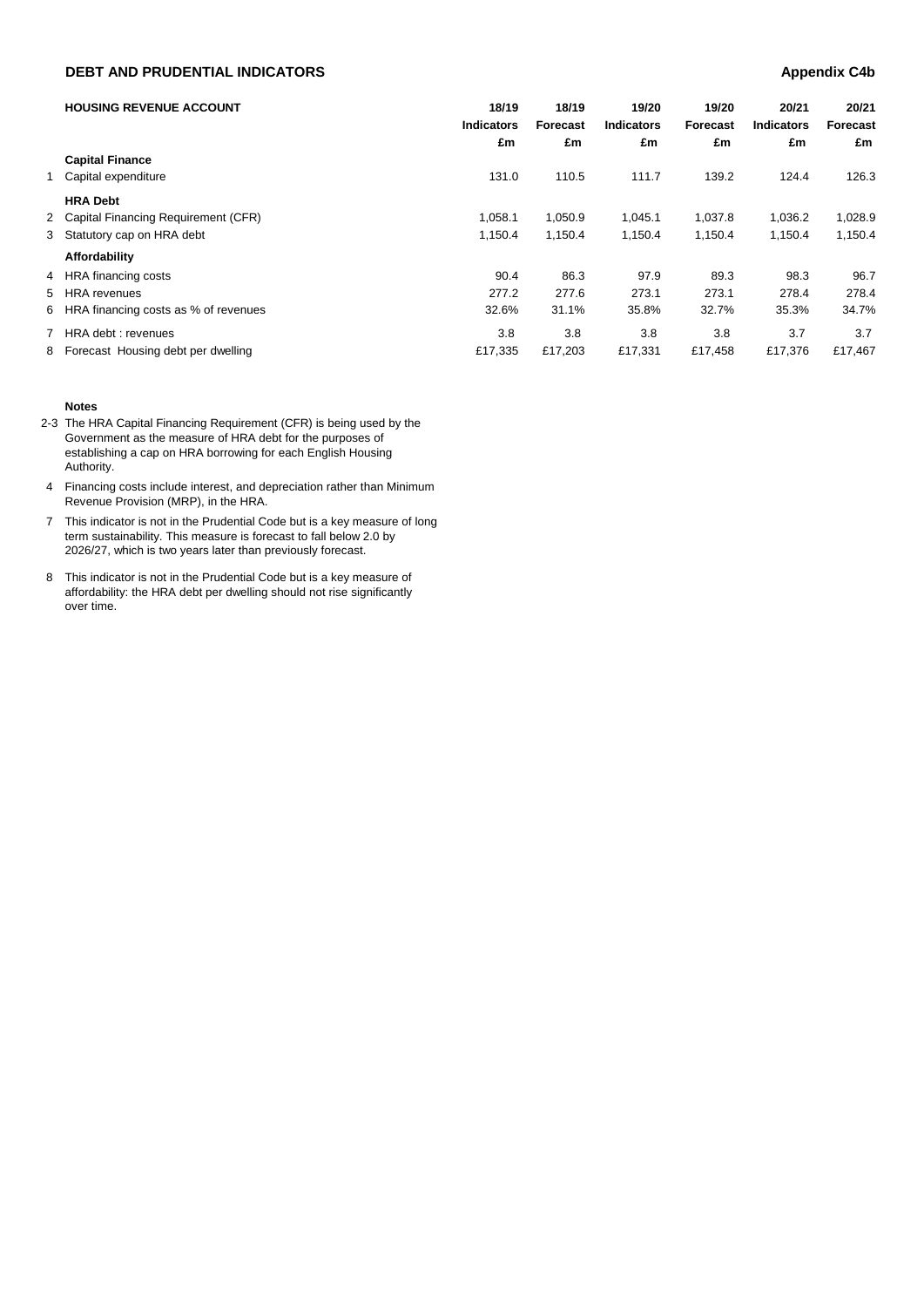## **DEBT AND PRUDENTIAL INDICATORS Appendix C4c**

|   | <b>GENERAL FUND</b>                                           | 18/19<br><b>Indicators</b><br>£m | 18/19<br>Forecast<br>£m | 19/20<br><b>Indicators</b><br>£m | 19/20<br>Forecast<br>£m | 20/21<br><b>Indicators</b><br>£m | 20/21<br>Forecast<br>£m |
|---|---------------------------------------------------------------|----------------------------------|-------------------------|----------------------------------|-------------------------|----------------------------------|-------------------------|
|   | <b>Capital Finance</b>                                        |                                  |                         |                                  |                         |                                  |                         |
|   | 1 Capital expenditure (including other long term liabilities) | 376.2                            | 373.6                   | 192.7                            | 373.7                   | 170.6                            | 355.9                   |
|   | 2 Capital Financing Requirement (CFR)                         | 3,577.3                          | 3,548.1                 | 3,551.3                          | 3,576.7                 | 3,520.2                          | 3,658.5                 |
|   | <b>General Fund debt</b>                                      |                                  |                         |                                  |                         |                                  |                         |
|   | 3 Peak loan debt in year                                      | 2.499.8                          | 2,420.3                 | 2,460.6                          | 2,385.0                 | 2,332.3                          | 2,417.2                 |
|   | 4 + Other long term liabilities (peak in year)                | 449.1                            | 449.7                   | 432.2                            | 432.5                   | 415.4                            | 415.5                   |
|   | 5 = Peak General Fund debt in year                            | 2,948.9                          | 2,870.0                 | 2,892.8                          | 2,817.5                 | 2,747.7                          | 2,832.7                 |
|   | <b>General Fund Affordability</b>                             |                                  |                         |                                  |                         |                                  |                         |
|   | 6 Total General Fund financing costs                          | 274.2                            | 270.7                   | 270.7                            | 260.7                   | 262.6                            | 252.1                   |
| 7 | General Fund net revenues                                     | 855.2                            | 855.2                   | 824.6                            | 824.6                   | 845.9                            | 845.9                   |
|   | 8 General Fund financing costs (% of net revenues)            | 32.1%                            | 31.7%                   | 32.8%                            | 31.6%                   | 31.0%                            | 29.8%                   |
|   | 9 General Fund financing costs (% of gross revenues)          | 24.2%                            | 24.1%                   | 24.5%                            | 24.0%                   | 23.2%                            | 23.3%                   |

### **Note**

- 4 Other long term liabilities include PFI, finance lease liabilities, and transferred debt liabilities.
- 6 Financing costs include interest and MRP (in the General Fund), for loan debt, transferred debt, PFI and finance leases.
- 8 This indicator includes the gross revenue cost of borrowing and other finance, including borrowing for the Enterprise Zone and other selfsupported borrowing.
- 9 This is a local indicator measuring finance costs against relevant gross income including revenues from sales, fees, charges and rents, which are available to support borrowing costs.